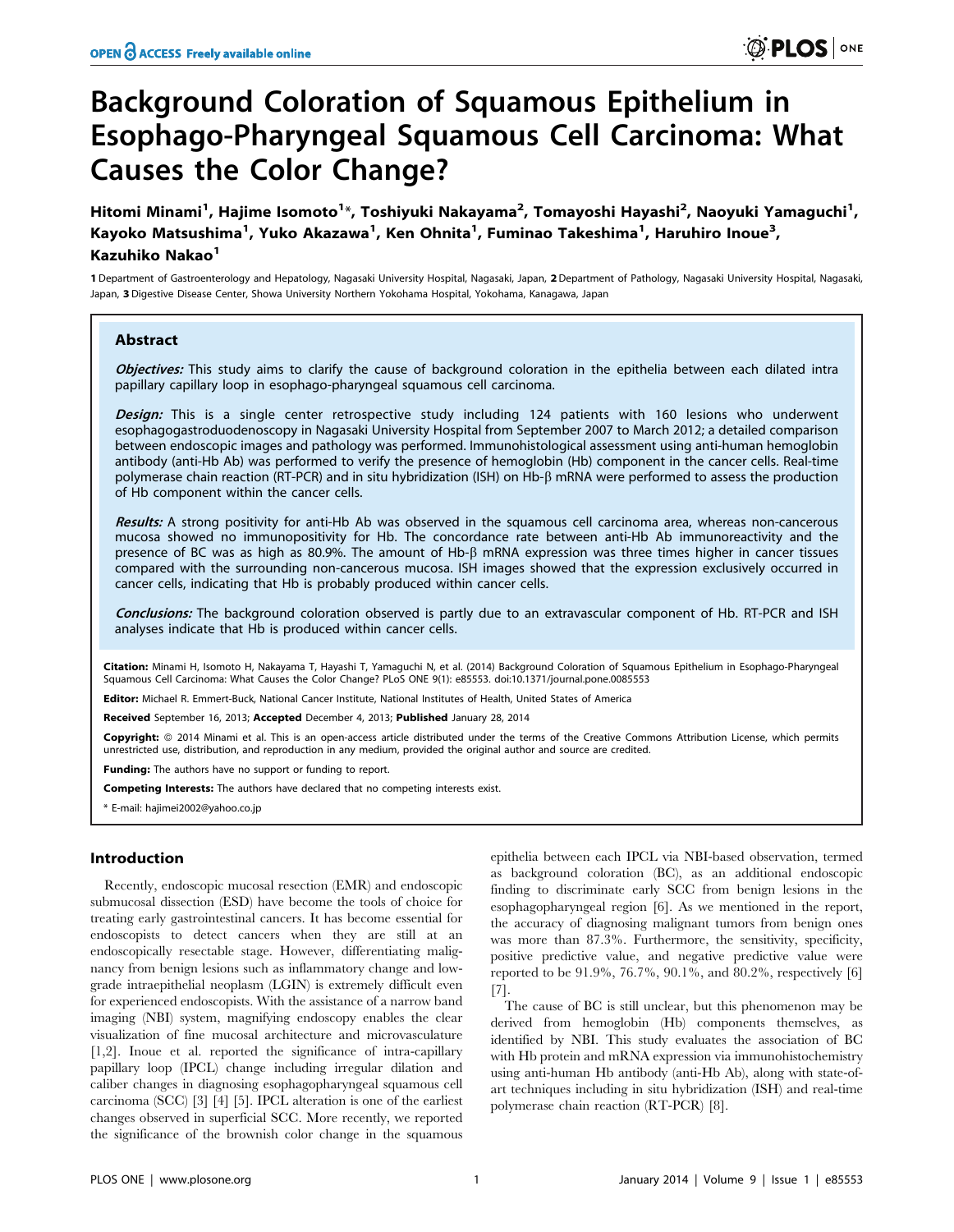## Materials and Methods

#### 1. Patients

Between September 2007 and March 2012, 124 patients with 160 esophago-pharyngeal lesions who underwent endoscopy were enrolled in this study; a detailed comparison between endoscopic images and pathology was performed for all lesions. For immunohistological evaluation using anti-Hb Ab, 43 consecutive patients with 47 lesions, who underwent endoscopic resection between February 2010 and July 2011, were enrolled.

The study was approved by the Nagasaki University Hospital Ethics Committee. All samples were obtained with the written informed consent of the patients prior to their inclusion, in accordance with the Helsinki Declaration.

## 2. Endoscopic observation

A GIF-H260Z (Olympus medical systems Co., Tokyo, Japan) comprising a high-resolution white-light video endoscope equipped with the NBI system was used. The NBI system has a high-resolution mode in which the white light image is composed of sequential images taken through red, green, and blue (RGB) bandpass filters. In the NBI mode, the central wavelengths of the RGB filters [445 nm (blue), 540 nm (green), and 620 nm (red)] are narrowed to 415 nm (blue) and 540 nm (green) [1]. Using the wavelength dependence of the light penetration depth into the mucosa and the Hb absorption characteristics in the surface layer, NBI technology allows the mucosal surface layer to be displayed in high contrast and enhances Hb-rich areas such as blood vessels [2].

Patients underwent upper endoscopy under conscious sedation with intravenous pethidine hydrochloride (35–70 mg, Mitsubishi Tanabe Pharmaceutical Co., Osaka, Japan) supplemented with diazepam (5–10 mg, Takeda Pharmaceutical Co., Osaka, Japan). In order to suppress esophageal peristalsis, either scopolamine butyl bromide (20 mg, Boehringer Ingelheim GmbH, Ingelheim, Germany) or glucagon (1–2 mg, Novo Nordisk, Bagsværd, Denmark) were also administered intravenously.

#### 3. Evaluation of brownish coloration (BC)

After a brownish area (BA) was observed with NBI, the lesion was observed with NBI magnification to evaluate the presence of BC. If a distinct color change was observed in the area between IPCLs, the lesion was regarded as positive for BC (Figure 1a). If no color change was observed in the area, the lesion was regarded as negative for BC (Figure 1b). For larger lesions with heterogeneous BC findings, the lesion was categorized into the BC positive group



Figure 1. a. Endoscopic image using narrow band imaging (NBI) of the case that was positive for BC. Brownish color change is observed in the epithelia between each irregularly dilated IPCL. b. Negative for BC. The color of the epithelia between each IPCL is identical to surrounding mucosa.

doi:10.1371/journal.pone.0085553.g001

when BC-positivity was clearly observed at least in one part of the lesion.

#### 4. Pathological evaluation

Each specimen resected by EMR/ESD was fixed in 10% formalin and embedded in paraffin wax. The tissue specimens were cut at a thickness of  $4 \mu m$ , and all sections were routinely evaluated for pathological diagnosis. Biopsy specimens collected by endoscopists in suspicion of or to rule out SCC were also used to examine diagnostic histological findings. All specimens were evaluated by experienced gastrointestinal pathologists. Histology was assessed according to the  $10<sup>th</sup>$  edition of the Japanese Classification of Esophageal Cancer (The Japan Esophageal Society) as LGIN, high-grade intraepithelial neoplasia (HGIN), or SCC. Intraepithelial neoplasia is defined as ''non-invasive cytological or architectural alterations that may lead to the development of invasive carcinoma''. HGIN is associated with a high risk of progression to invasive carcinoma. In HGIN, the abnormalities including histological features and cytological abnormalities involve the upper half, and cytological alterations are greater than those in LGIN. Sometimes it is extremely difficult to discriminate between HGIN and carcinoma in situ (CIS) or non-invasive carcinoma; therefore, HGIN and CIS are classified into the same category as T1a-EP carcinoma.

#### 5. Immunohistochemistry

Immunostaining was applied to the biopsied or EMR/ESDexcised specimens in the 47 consecutive lesions. The presence of Hb in human esophageal mucosa and human SCC was assessed by immunohistochemistry. Formalin-fixed and paraffin-embedded specimens were cut into 4-um thick sections, deparaffinized, and pre-incubated with normal bovine serum to prevent non-specific binding. The sections were incubated for six hours at  $4^{\circ}$ C with the primary polyclonal antibody to human Hb (1 µg/mL; Bethyl Laboratories, Inc., Montgomery, TX, USA) and then with a labeled donkey anti-goat IgG antibody (Alexa Flour 555, 0.4  $\mu$ g/ mL; Invitrogen, Carlsbad, CA, USA). Negative controls involved replacing the primary antibody with non-immunized bovine serum and the human respiratory tissue served as the positive control [9]. Cell nuclei were stained with  $4'$ , 6-diamidino-2phenylindole (DAPI, Thermo Fisher Scientific, Waltham, MA, USA).

Anti-Hb immunostaining intensity was classified as follows: (+) similar to intravascular red blood cells;  $(-)$  identical to surrounding non-neoplastic epithelium (Figure 2). Immunostaining using anti-p53 and anti-ki-67 antibodies was also performed to determine the pathology of the lesion.

#### 6. RT-PCR and in situ hybridization

RNA extraction and reverse transcription. During endoscopy, two biopsy specimens were obtained from each neoplastic and non-neoplastic lesions and snap-frozen for relative mRNA quantification of Hb- $\beta$  (HBB). Total RNA was isolated from the samples using the mirVana miRNA Isolation Kit (Ambion). Each RNA concentration was determined by spectrophotometry. The complementary DNA synthesis was performed using 6  $\mu$ L of 10 $\times$ RT Random Primer, 6  $\mu$ L of 10× RT buffer, 2.4  $\mu$ L of 25× dNTP Mix, 3 µL of RNase inhibitor, 3 µL of MultiScribe Reverse Transcriptase (Applied Biosystems), and 9.6 µL nuclease-free water (Ambion); 400 ng of total RNA was used in each reaction. The reactions were carried out at  $37^{\circ}$ C for two hours followed by five minutes incubation at  $85^{\circ}$ C. The cDNA samples were stored at  $-20^{\circ}$ C until the real-time RT-PCR assays.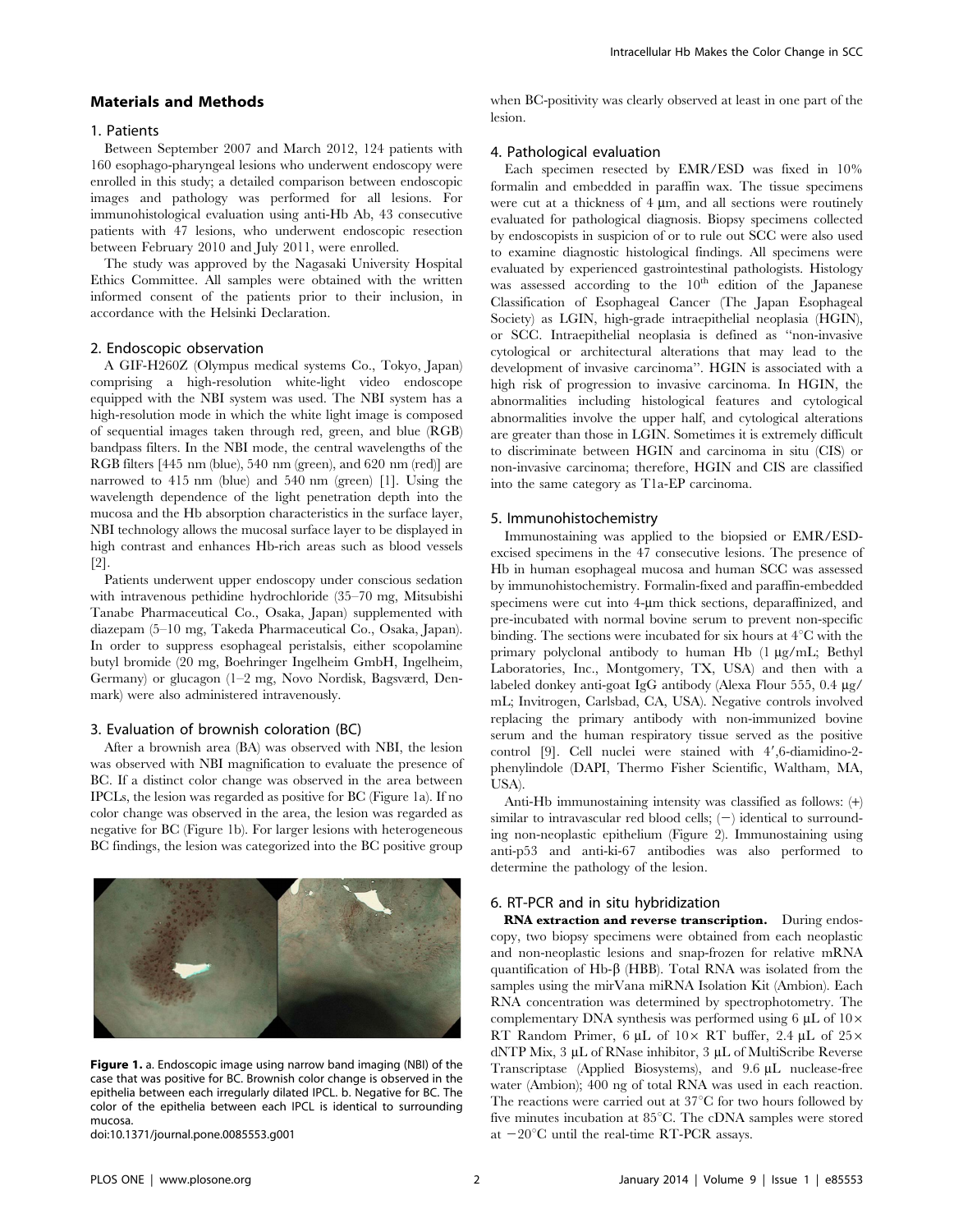

Figure 2. Comparison of immunohistological images using anti-Hb Ab. Immunostaining image showed intense positivity as red blood cells in the cancer area. Non-cancerous mucosa revealed to be negative for anti-Hb Ab. doi:10.1371/journal.pone.0085553.g002

Real-time RT-PCR for HBB. The expressions of HBB and glyceraldehyde 3-phosphate dehydrogenase (GAPDH) were quantified using LightCycler 480 II Instrument (Roche), according to the manufacturer's protocol. The reaction for the real-time PCR using TaqMan detection consisted of 25 µL of a Master Mix II (Applied Biosystems); 2.5  $\mu$ L of a mixture containing 20 $\times$ TaqMan Gene Expression Assay Mix (Applied Biosystems); 22.5  $\mu$ L cDNA (HBB) and 2.5  $\mu$ L cDNA (GAPDH); and 20  $\mu$ L water (GAPDH). The reactions were performed in a LightCycler 480 Multiwell Plate 96 (Roche). All samples were incubated at  $95^{\circ}$ C for 10 min and then cycled at  $95^{\circ}$ C for 15 sec and 60 $^{\circ}$ C for one minute for 40 cycles. Controls with no template cDNA were also analyzed in each assay. The mRNA expression levels were quantified using the crossing point value. Relative gene expression levels were obtained using the two-crossing point value method. Each sample was tested in duplicate.

Fluorescent in situ hybridization (FISH) for HBB mRNA. RNA-FISH was performed using QuantiGene® View-RNA ISH Tissue Assay kit, according to the manufacturer's protocols (Affymetrix). Tissue sections  $(4 \mu m)$  were deparaffinized, fixed in 4% phosphate-buffered paraformaldehyde, boiled in pretreatment solution, and digested with proteinase K (included in kit). Sections were hybridized for three hours at  $40^{\circ}$ C with a probe

Table 1. Correlation between BC positivity and the pathology.

| <b>Background coloration</b> |     | Pathology       |     |            |
|------------------------------|-----|-----------------|-----|------------|
| $BC(+)$                      | 137 | Inf/LGIN        | 4   | [2.9%]     |
|                              |     | <b>HGIN/SCC</b> | 133 | $[97.1\%]$ |
| $BC(-)$                      | 23  | Inf/LGIN        | 10  | [43.5%]    |
|                              |     | <b>HGIN/SCC</b> | 13  | [56.5%]    |

97.1% of BC positive lesions were diagnosed as malignant. Overall accuracy of differentiating malignancy from benign pathology was 89.6%.

doi:10.1371/journal.pone.0085553.t001

designed against the human HBB and ubiquitin-C (UBC) (Affymetrix). Hybridized probes were then amplified using PreAmp and Amp molecules. Multiple Label Probe oligonucleotides conjugated to alkaline phosphatase (LP-AP, included in kit) were then added and FastRed (for HBB) or FastBlue (for UBC) substrates were used to produce fluorescent signals. Nuclei were then counterstained with DAPI. As for fluorescent imaging and processing, a series of high-resolution monochromatic images were captured using an automated microscope platform equipped with  $60\times$  objective magnification (PM-2000TM; HistoRx). Fluorescent filters (DAPI, Cy3, and Cy5) were used to detect dual-color RNA-FISH signals within each section. Images were depicted by pseudo-color merging using the image processing software ImageJ (National Institutes of Health, USA). HBB signals (Cy3) were colored red and UBC signals (Cy5) were green; nuclei were colored blue (DAPI).

#### 7. Statistical analysis

Statistical analyses were performed using the  $\chi^2$  test and Student's t-test. A  $P$ -value $\leq 0.05$  was accepted as statistically significant. Data were expressed as mean  $\pm$  standard deviation (SD).

Table 2. Immunohistological results.

| Hb BC             | $(+)$ | $(-)$ | total      |
|-------------------|-------|-------|------------|
| $\frac{(+)}{(-)}$ | 36    | 9     | 45         |
|                   | 0     |       |            |
| total             | 36    | -11   | $(n = 47)$ |

All 36 lesions that were positive for Hb were also positive for Hb immunostaining. Concordance rate of Hb immunopositivity and BC positivity was high as 80.9% (36+2/47).

doi:10.1371/journal.pone.0085553.t002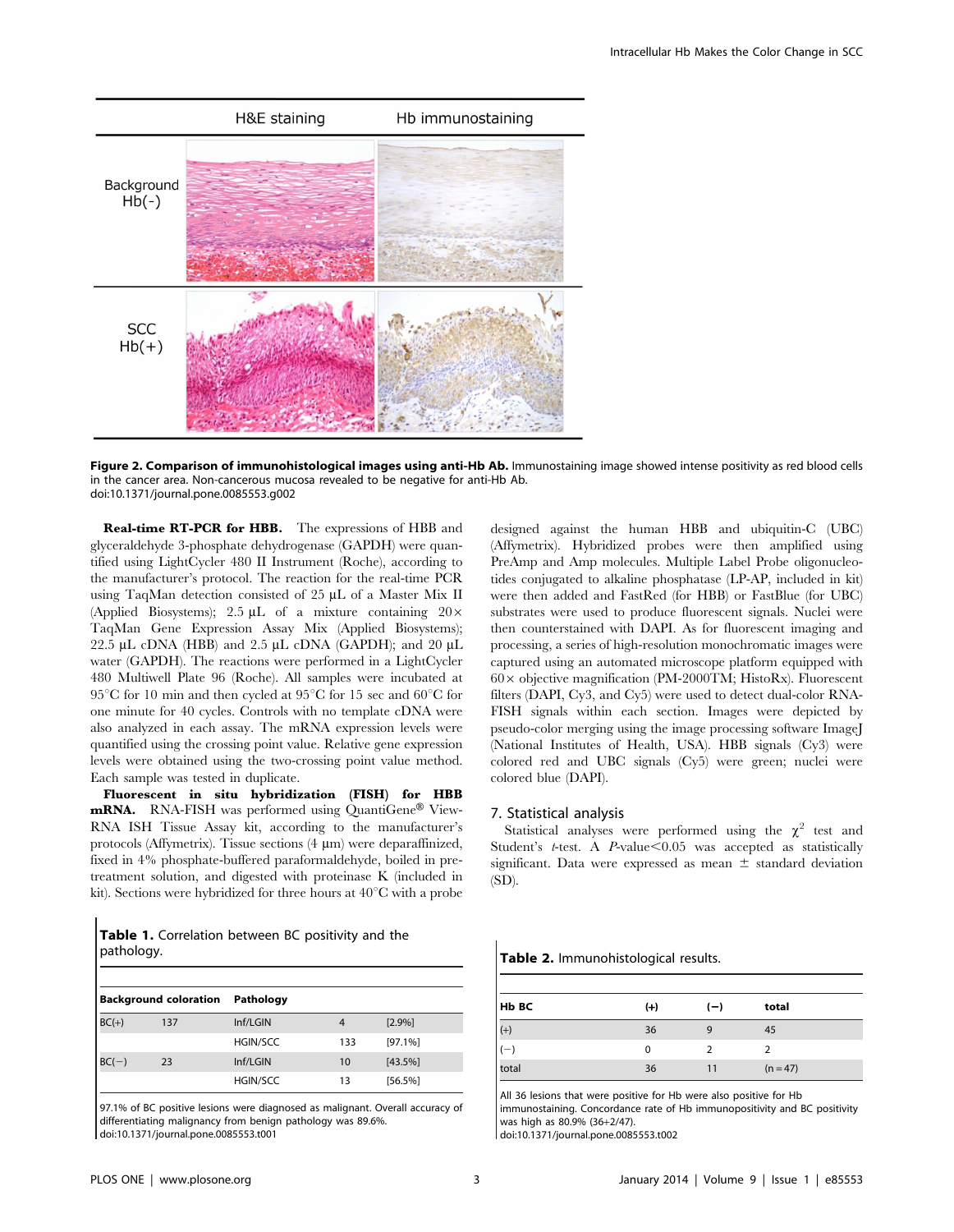

Figure 3. BC-negative case. a. The color of the epithelia between each dilated IPCL was identical to surrounding mucosa. b. H&E staining histologically confirmed the lesion as intraepithelial neoplasia. c. Immunohistology using anti-Hb Ab showed that the lesion was negative for Hb.

doi:10.1371/journal.pone.0085553.g003

## Results

#### 1. Background coloration; BC

Details of the lesions are shown in Table 1. One hundred and thirty seven out of the 160 lesions showed BC positivity. Only four (2.9%) lesions were shown to have benign pathology in the BC positive lesions. On the other hand, 43.5% were diagnosed as a benign change in the BC negative group. The sensitivity, specificity, and overall accuracy of BC in differentiating malignancy from benign pathology were 91.1%, 71.4%, and 89.4%, respectively. Of the 14 non-malignant lesions, 10 (71.4%) were negative for BC. Furthermore, 133 (91.1%) lesions of HGIN/SCC were positive for BC and 97.5% of invasive carcinoma (deeper than LPM) was positive for BC.

## 2. Immunohistochemistry

Table 2 shows the results of the immunohistological evaluation. Among the 47 lesions examined, 36 were positive for BC and all the BC positive lesions were shown to be positive for anti-Hb Ab immunostaining. However, nine of 11 lesions that were negative for BC showed anti-Hb Ab negativity. The concordance rate between BC positivity and anti-Hb Ab immunoreactivity was higher than 80.9%. Two lesions that were negative for anti-Hb immunostaining were also negative for BC (Figure 3 a–c). Only 2.2% of the anti-Hb negative group was pathologically negative for malignancy and the two lesions that were anti-Hb negative were also negative for malignancy. Immunohistochemical images revealed that red blood cells in capillaries or vessels were clearly positive for Hb immunostaining as well as SCC cells (Figure 4 a, b). A clear boundary was observed between the cancerous and non-cancerous areas; the anti-Hb Ab positive area was perfectly matched to cancer area, which was confirmed as carcinoma using p53 immunostaining (Figure 4c). On the other hand, the surrounding non-cancerous epithelia showed nominal or negative staining for Hb. Moreover, immunopositivity for Hb was exclusively localized in the cancer cells outside of nuclei that were stained with DAPI (Figure 4d). We also counted the number of Hb-positive cells in 100 cells within the cancer area. The mean positive rate of Hb immunostaining was 83.8% (range; 23–100, median 87).

## 3. RT-PCR/ISH

The HBB mRNA RT-PCR and ISH results are shown in Figure 5 a–c, respectively. RT-PCR results revealed that HBB mRNA expression level was three times higher in the cancerous area than in the surrounding non-cancerous mucosa  $(P<0.05)$ . ISH images showed the HBB mRNA expression was localized mostly within the cytoplasm of cancer cells while only a small amount of expression was observed in non-cancerous tissues. These results indicate that Hb may be produced by cancer cells.



Figure 4. Immunohistochemical images of a case of SCC. a, b. Hematoxylin and eosin staining of cancer lesion. Carcinoma cells are observed in lamina propria mucosae. Cancer area was positive for hemoglobin immunostaining. c. The extent of cancer area was confirmed using p53 immunostaining. d. Immunofuolescent multistaining image showed that the immunopositivity is localized in the cancer cells. doi:10.1371/journal.pone.0085553.g004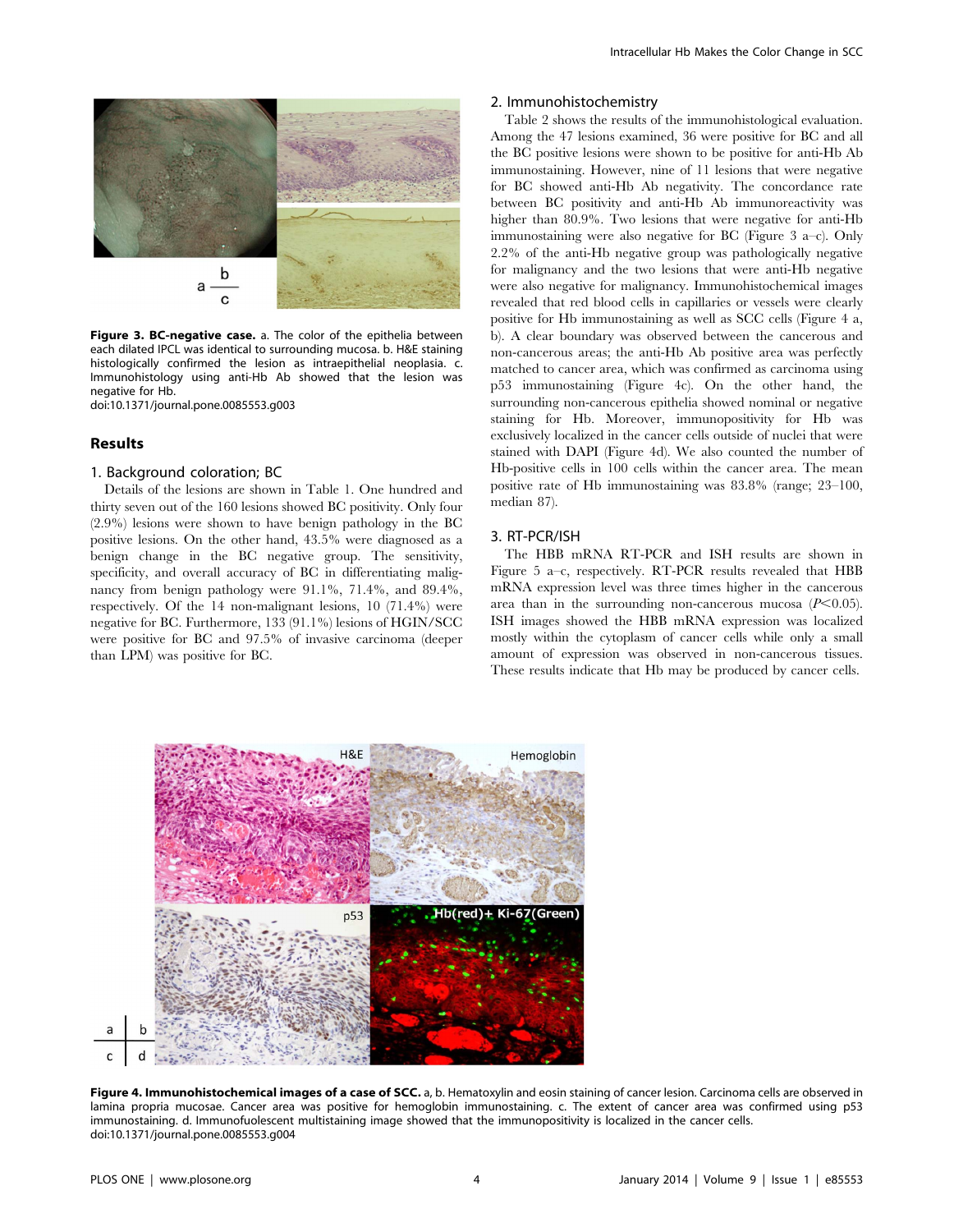## **Discussion**

Conventional endoscopic diagnostic skills such as IPCL pattern classification [4] via NBI-based endoscopic observation and pink coloration [10,11] with standard observation have been reported useful in discriminating between early SCCs of the esophagopharyngeal region. However, dilation and tortuous changes of IPCL could be observed in benign lesions including inflammatory changes and LGINs. Precise differentiation of cancer from other benign changes is extremely difficult even for experienced endoscopists.

NBI is one of the most reliable diagnostic tools for diagnosing early gastrointestinal cancers. Finding BA is the first step in the discrimination of early esophageal SCCs, as it is commonly the area with irregularly dilated IPCLs. Furthermore, the brownish color change of epithelia between each IPCL (BC) has been reported as a cause of the BA [6,7]. We have reported the significant association of esophagopharyngeal SCC with BC [7].

NBI technology allows the mucosal surface layer to be displayed in high contrast and enhances Hb-rich areas including blood vessels as BC [2]. However, there is no reasonable explanation as to why the neoplastic esophageal epithelia could be homogeneously positive for the specific wavelength of Hb. Here we conducted immunohistochemical staining with anti-Hb Ab to explore the underlying mechanisms of BC. The immunofluorescent staining images using anti-Hb Ab revealed that the SCC cells showed strong immunoreactivity as observed in the intra-vessel reticulocytes. Moreover, Hb expression was localized in the cytoplasm but not in the nuclei of carcinoma cells.

Roesch-Ely et al. reported the expression of  $Hb-\alpha$  and  $HBB$  in SCCs of the head and neck region [12]. Other neurological immunochemistry reports have suggested the possibility of Hb existing in normal physiology outside the blood cells as indicated by an overexpression of  $Hb-\alpha$  and  $HBB$  chains in dopaminergic cell lineages [13]. Given that the immunohistochemistry employed here only detects HBB at the protein level, positive staining does not exclude the possibility of Hb uptake by cancer cells from the surrounding tissues. We therefore performed additional experiments including RT-PCR and ISH to detect HBB at the mRNA level.

The results of RT-PCR on mRNA of HBB supported the possibility that Hb could be produced in esophageal SCCs. Furthermore, ISH images revealed that mRNA expression was mainly observed in the cancer cells. The expression level varied



Figure 5. Results of RT-PCR and in situ hybridization. a. Expression level of HBB was significantly higher in carcinoma tissue compare to noncancerous surrounding tissue. The amount of expression varied highly in cancer tissue. On the other hand, the expression level contributed to relatively narrow range in non-cancerous tissue. b. ISH image from cancer area. HBB mRNA expression (red) was observed in the cancer area. c. ISH fluorescent image from cancer area showed strong positivity for HBB mRNA expression (green). doi:10.1371/journal.pone.0085553.g005